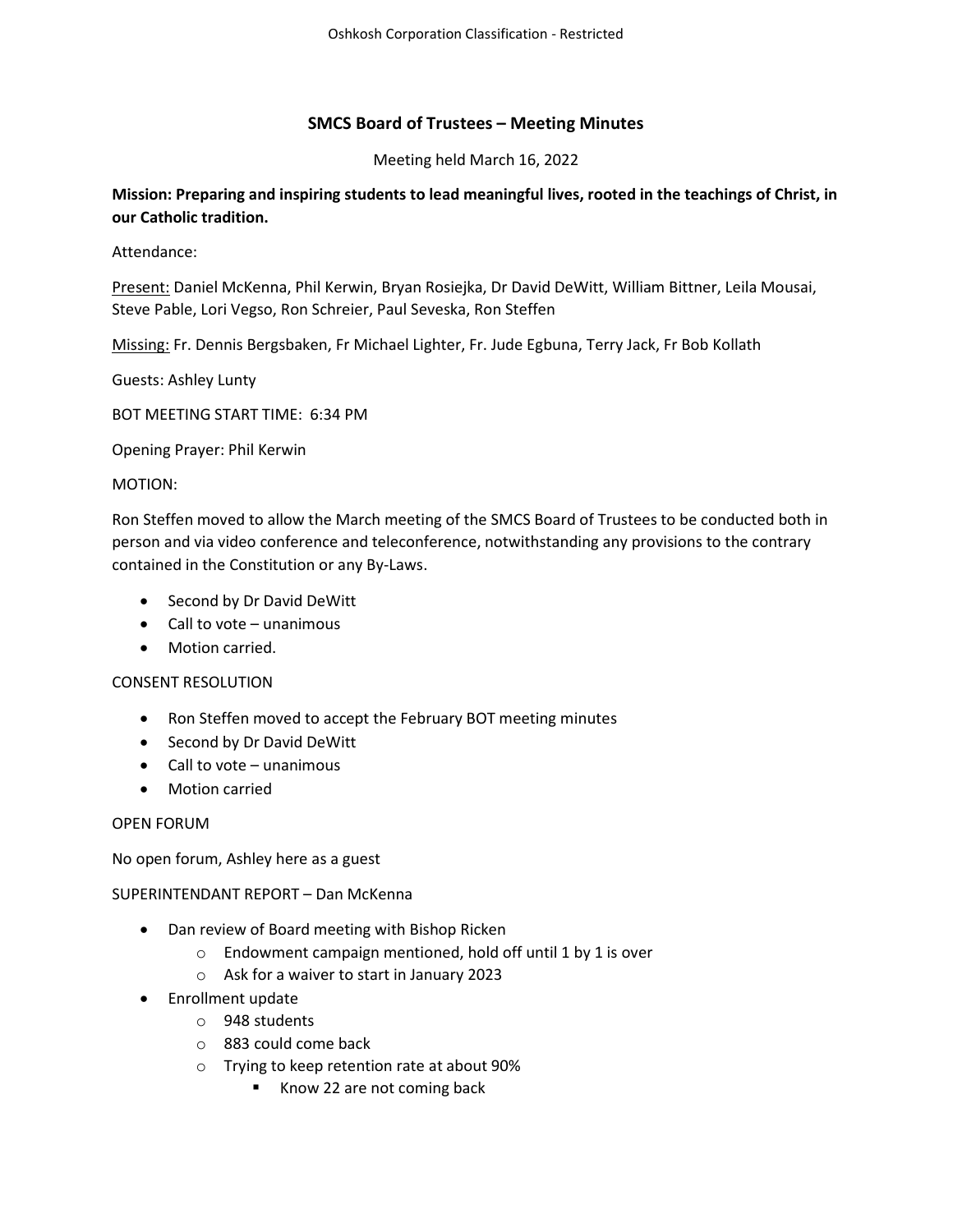- 6 8<sup>th</sup> graders are not coming to SMCHS
- Trying to keep  $8<sup>th</sup>$  graders
- Potential 947 students based on new students and loss
- **Looking good for next school year**
- Need referrals to keep coming
- o Paul mentioned there was no update in the packet on the grade school principal change
- o Budget for next year assumes growth (974 students)
- o No feedback on auto enrollment (seems good)
	- Some people who opt out may opt back in and vice versa
		- **There is an exit conversation on students who opt out**
- o Hired Martha as a coordinator to target Spanish families
- o Finances should never a be a reason to not come to SMCS
- o Many new bilingual staff been hired
- o Servers crashed (not malicious)
	- One back up
	- No back up servers may be an issue with lost information
	- How can we not have back up servers, will likely get computers for back up purposes
	- **More important than ever to have internet and computer systems**
- o Administering WI forward exam this spring
	- How are we doing in all the core areas and how do we compare to other schools in the area?
	- Good use of time to get the data
	- **MAP test has less subjects than the Forward Exam**
- o Covid
	- Numbers down, below 3% of Wisconsinites
	- Some indicators look to show a potential increase in cases
	- Continue to pay attention to numbers
	- CDC did sampling, Wisconsin has highest level of covid cases. Means we have more immunity in the future
- Finance committee update
	- o Prepared by Kristin Bergstrom
	- o Snapshot in time of finances
	- o Foot notes in to show commentaries
	- o November 2020 last draw from Miller fund
		- **Strong Miller fund**
		- Getting strong return on market
	- o PPP funds improved cash position
	- o April \$425,000 payment from WI for choice program
	- o Expecting \$250,000 more than what have to date from Zephyrfest
	- o Cash position is very strong
	- o EANS funds received
	- o Finance committee minutes sent out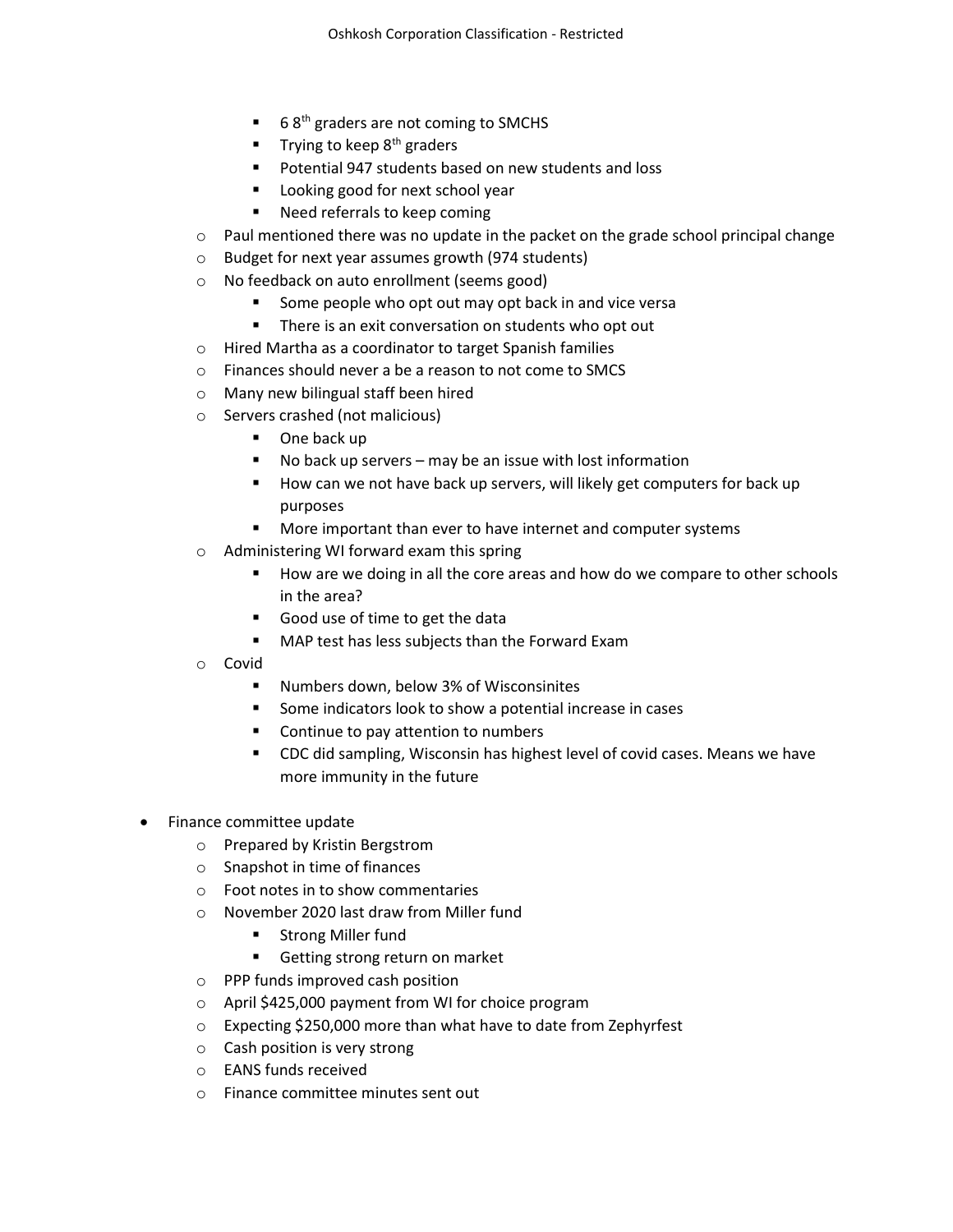- Kristin Bergstrom doing a great job
- **FICUME:** Focus on making sure payables are paid on time
- March financials won't be available until May
- Dan to comment on status of position
- o Lori Vegso distributed dashboard
	- Bryan Rosiejka mentioned everyone is doing a great job keeping up with goals on dashboard
- o Governance update
	- Got a good table of contents for handbook
	- **Will get circulated next month**
	- Size of board acceptable
	- **Term limits discussed** 
		- Decided to maintain 3 year terms and 2 consecutive terms
		- As new members are brought on, try to get them on a committee and/or executive committee
		- Not ready to vote on yet
		- Active governance year
		- Paul to send a list of potential list of new board members
		- Always on the lookout for new candidates
		- Pastoral leadership involvement, also on board of directors
			- o Pastoral leaders should be asked if they want to be on the BOT
			- o Will take any off that do not want to be part of the BOT

## OLD BUSINESS

No old business

## NEW BUSINESS

- o Board of directors meeting
	- Bishop did reach out to let us know we should have a more balanced BOT
		- Mentioned we are working to balance out board members
	- **Bishop read our mission statement at the board of directors meeting**
	- Bryan felt Bishop seemed very good about our school/board
- o Any other new business?
	- Bryan mentioned 3 VEX teams qualified for world Vex tournaments
	- Leela mentioned good portion of teams also were in the musical
		- Students are allowed to work around other extracurriculars
		- Shouldn't scold students to be in all practices
		- Packed Fine Arts center
		- Matt sent out letter to make sure all students have opportunity to enjoy multiple sports